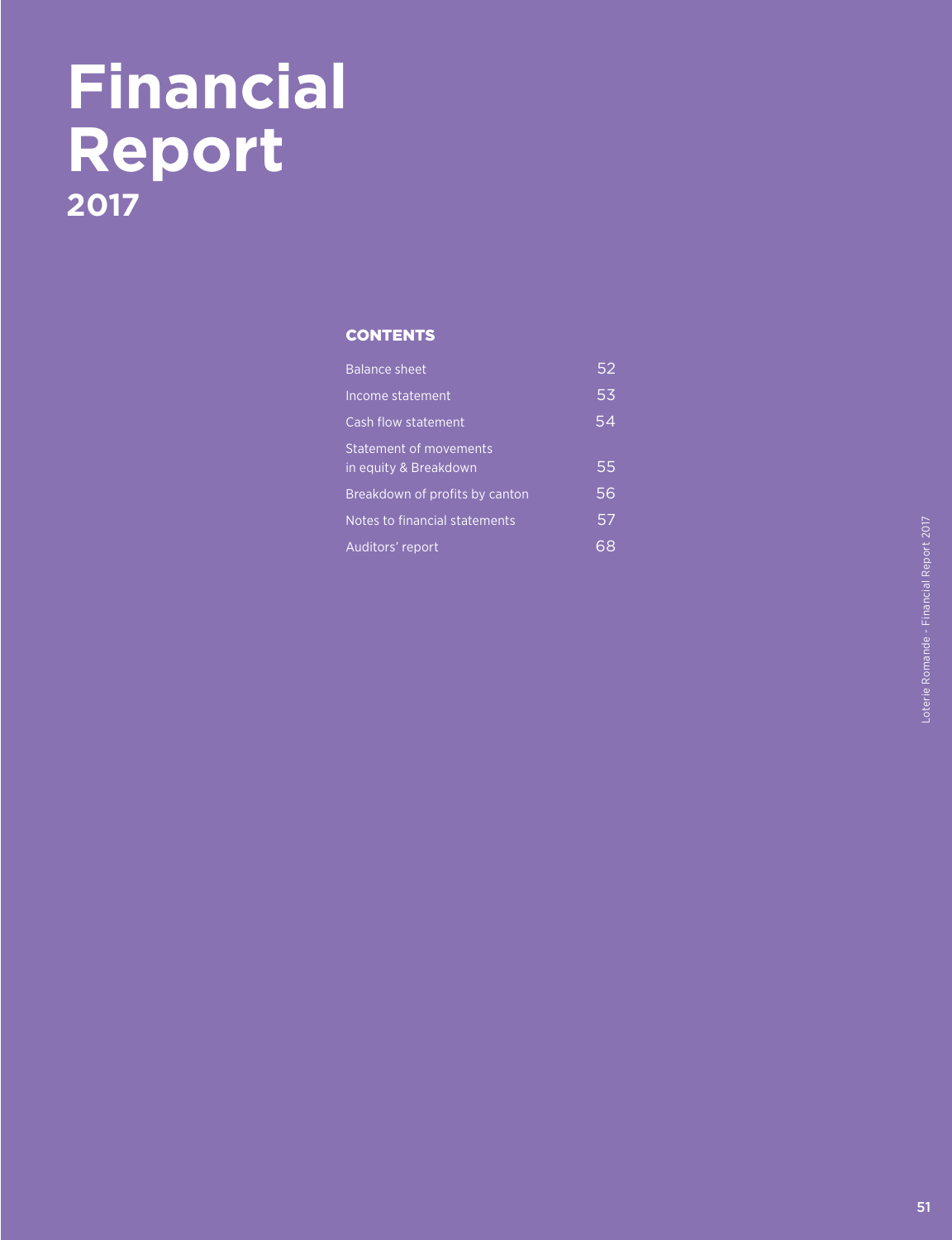### **Balance sheet**

| (in CHF)                             | <b>Notes</b>   | 2017                     | 2016        |
|--------------------------------------|----------------|--------------------------|-------------|
| <b>ASSETS</b>                        |                |                          |             |
|                                      |                |                          |             |
| <b>Current assets</b>                | 3              |                          |             |
| Cash/liquid assets                   |                | 165,019,568<br>7,250,000 | 132,643,467 |
| <b>Short-term deposits</b>           | 4              |                          | 65,279,032  |
| <b>Retailers</b>                     | 5              | 16,632,027               | 20,347,095  |
| Other short-term receivables         | 6              | 12,115,922               | 12,407,073  |
| <b>Net inventories</b>               | $\overline{7}$ | 1,616,183                | 1,846,558   |
| Pre-paid expenses and accrued income | 8              | 4,715,945                | 8,748,215   |
|                                      |                | 207,349,645              | 241,271,440 |
| <b>Fixed assets</b>                  |                |                          |             |
| <b>Tangible fixed assets</b>         | 9              | 52,437,052               | 58,276,197  |
| <b>Financial fixed assets</b>        | 10             | 86,299,285               | 50,210,021  |
| <b>Intangible fixed assets</b>       | 11             | 20,382,341               | 14,520,783  |
|                                      |                | 159,118,678              | 123,007,002 |
| <b>Total assets</b>                  |                | 366,468,323              | 364,278,442 |
| <b>LIABILITIES</b>                   |                |                          |             |
| <b>Current liabilities</b>           |                |                          |             |
| Winnings and prizes payables         | 12             | 18,330,509               | 15,099,955  |
| Players' wallets                     | 13             | 2,977,320                | 2,711,628   |
| <b>Trade accounts payables</b>       | 14             | 3,189,465                | 4,204,958   |
| Profit to be paid out                | 15             | 42,770,894               | 46,465,362  |
| <b>Other liabilities</b>             | $16\,$         | 5,047,832                | 4,870,868   |
| Short-term provisions                | 17             | 2,900,000                | 2,900,000   |
| Accrued charges and deferred income  | 18             | 21,825,449               | 21,758,348  |
|                                      |                | 97,041,469               | 98,011,119  |
| <b>Equity</b>                        |                |                          |             |
| <b>Guarantee fund</b>                |                | 862,000                  | 862,000     |
| <b>Free reserve</b>                  |                | 52,348,868               | 42,348,868  |
| Net profit                           |                | 216,215,985              | 223,056,455 |
|                                      |                | 269,426,854              | 266,267,323 |
| <b>Total liabilities</b>             |                | 366,468,323              | 364,278,442 |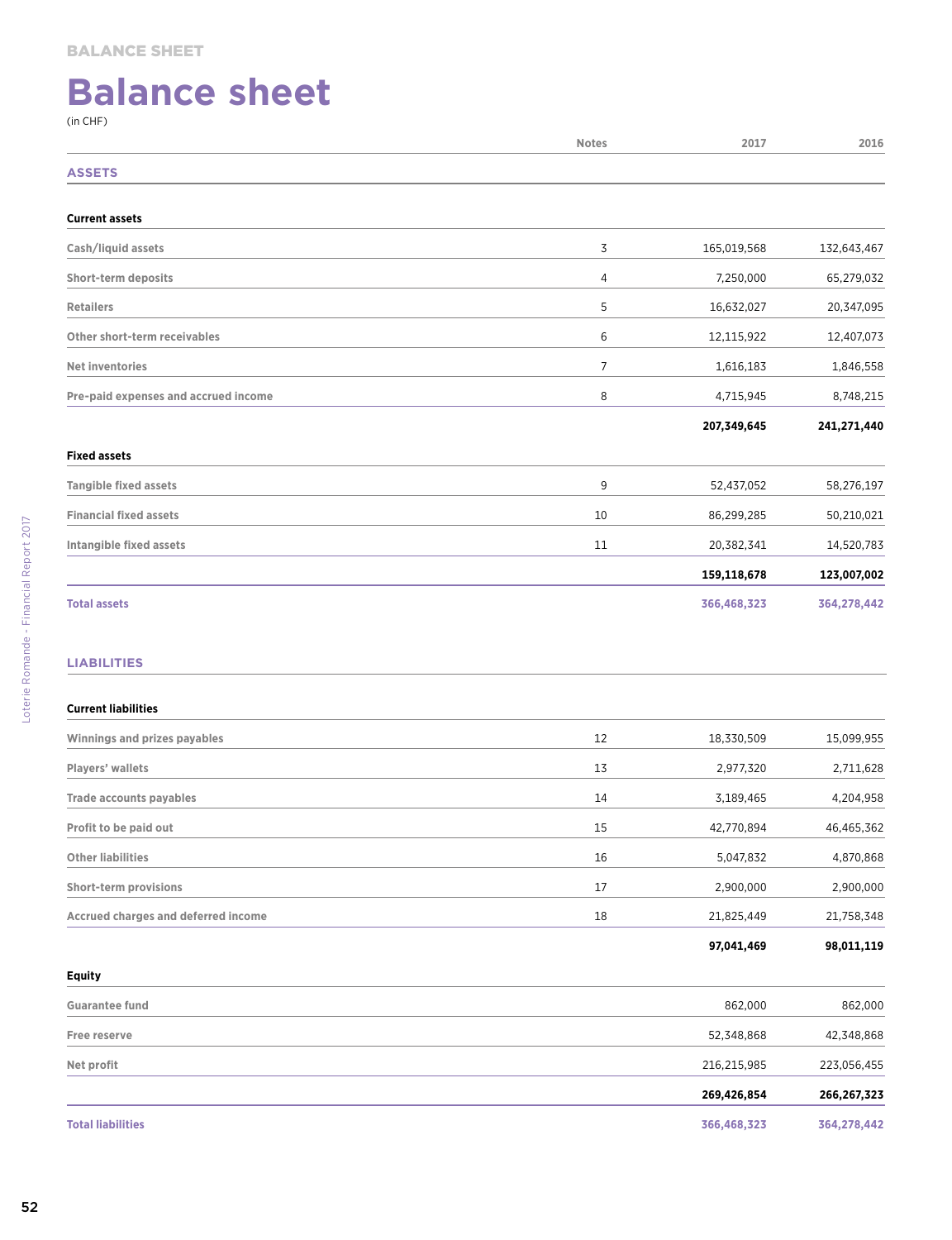### **Income statement** (in CHF)

| $\frac{1}{2}$                             | <b>Notes</b> | 2017           | 2016             |
|-------------------------------------------|--------------|----------------|------------------|
| <b>GROSS GAMING REVENUES</b>              | 20           | 386,486,537    | 398,339,061      |
| Other operating income                    |              |                |                  |
| <b>Regulatory duties and adjustments</b>  |              | 3,204,330      | 6,534,104        |
| Income from rebilling                     |              | 407,242        | 387,428          |
| <b>Operating expenses</b>                 |              |                |                  |
| <b>Comlot supervision fees</b>            |              | $-870,924$     | -904,826         |
| Levy for prevention of excessive gambling |              | $-1,932,433$   | $-1,991,695$     |
| <b>Commission fees</b>                    | 21           | $-71,623,833$  | $-74,525,887$    |
| Retailers' expenses                       |              | $-591,910$     | $-618,677$       |
| <b>Producing games</b>                    |              | $-3,944,661$   | $-4,570,019$     |
| <b>Operating games</b>                    |              | $-12,569,754$  | $-12,958,683$    |
| IT                                        |              | $-17,076,562$  | -18,587,396      |
| <b>Personnel costs</b>                    |              | $-29,344,361$  | $-27,985,821$    |
| General overheads & administrative costs  |              | $-6,969,973$   | $-7,221,737$     |
| Marketing, publicity & communications     |              | $-14,041,487$  | $-13,742,552$    |
| <b>Sales &amp; promotional events</b>     |              | $-2,592,704$   | $-2,714,506$     |
| <b>Depreciation &amp; impairment</b>      |              | $-13,578,176$  | $-15,748,785$    |
| <b>Operating expenses</b>                 | 22           | $-100,709,588$ | $-104, 148, 177$ |
| <b>OPERATING PROFIT</b>                   |              | 214,961,330    | 223,690,007      |
| <b>Financial expenses &amp; income</b>    | 23           | 791,714        | 247,157          |
| <b>PROFIT FROM ORDINARY OPERATIONS</b>    |              | 215,753,045    | 223,937,164      |
| Non-operating expenses & income           | 24           | 462,941        | $-880,710$       |
| <b>NET PROFIT</b>                         |              | 216,215,985    | 223,056,455      |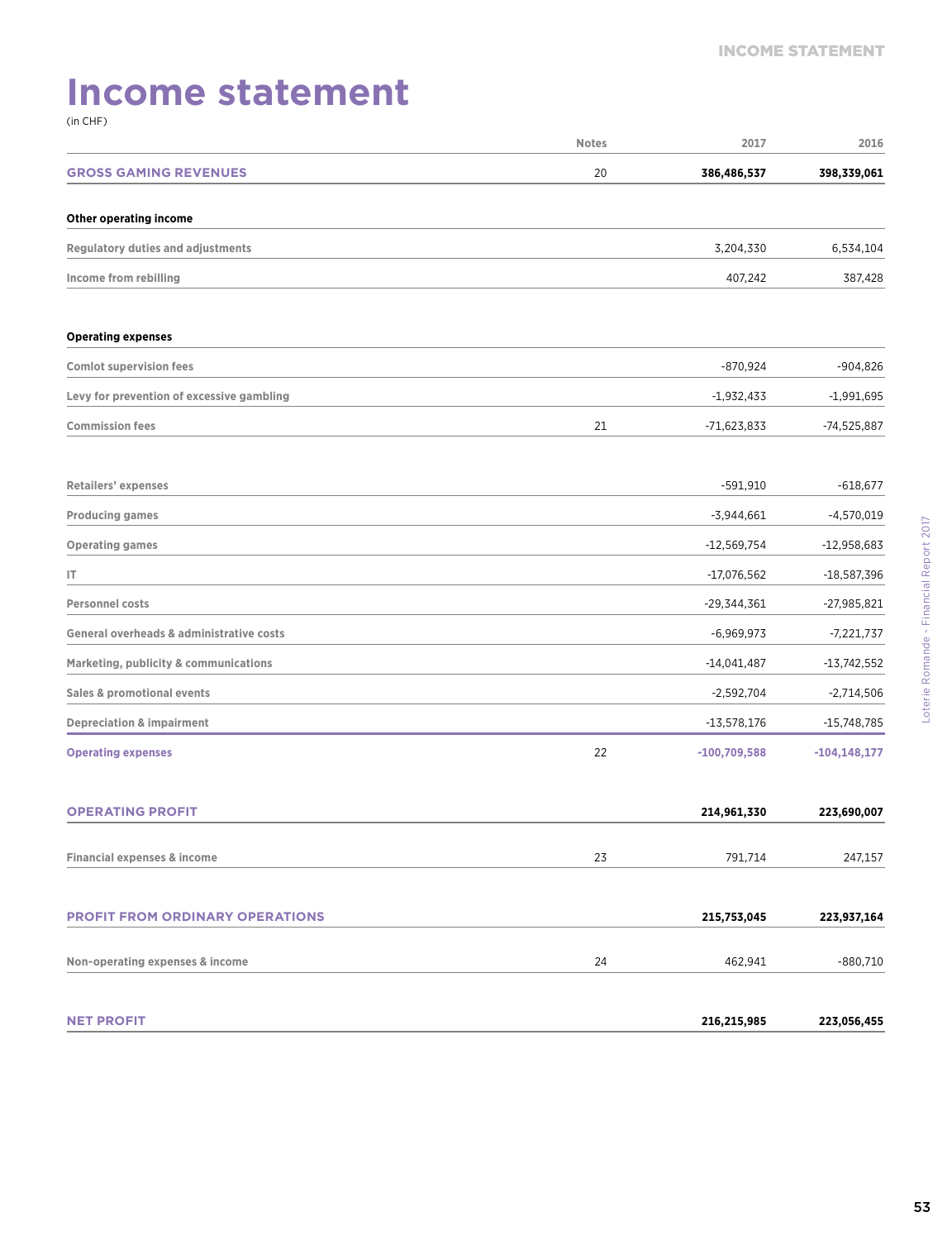### **Cash flow statement**  (in CHF)

|                                                         | 2017           | 2016           |
|---------------------------------------------------------|----------------|----------------|
| <b>CASH AS OF 1ST JANUARY</b>                           | 132,643,467    | 174,014,632    |
| Cash flow from operating activities                     |                |                |
| Net profit                                              | 216,215,985    | 223,056,455    |
| <b>Depreciation &amp; impairment</b>                    | 13,578,176     | 15,748,785     |
| Allocation to/Release of provisions<br>$+/-$            |                | 100,000        |
| Other non-cash items<br>$+/-$                           | 8,279          | $-298,142$     |
| Proceeds from sale of fixed assets<br>$+/-$             | $-7,463$       |                |
| <b>Cash flow from operating activities</b>              | 229,794,977    | 238,607,098    |
| <b>Trade accounts receivables</b><br>$+/-$              | 3,715,068      | $-7,935,895$   |
| $+/-$<br><b>Inventories</b>                             | 230,376        | 1,491,199      |
| Other receivables and accrued assets<br>$+/-$           | 4,323,421      | $-2,441,578$   |
| <b>Trade accounts payables</b><br>$+/-$                 | $-1,015,492$   | 971,411        |
| Other short-term debts and accrued liabilities<br>$+/-$ | 3,740,311      | 232,499        |
| Increase/Decrease in working capital                    | 10,993,684     | $-7,682,364$   |
| <b>Net cash from operating activities</b>               | 240,788,661    | 230,924,734    |
| Cash flow from investing activities                     |                |                |
| <b>Short-term deposits</b><br>$+/-$                     | 58,029,032     | -24,730,030    |
| Investment in tangible fixed assets                     | $-2,455,825$   | $-8,520,787$   |
| <b>Financial fixed assets</b><br>$+/-$                  | -36,097,542    | $-24,250,008$  |
| Investment in intangible fixed assets                   | $-11,144,765$  | $-5,382,808$   |
| Sale of tangible assets                                 | 7,463          |                |
| <b>Net cash from investments</b>                        | 8,338,363      | $-62,883,633$  |
| Cash flow from financing activities                     |                |                |
| Distribution of prior-year profits                      | $-216,750,923$ | $-209,412,266$ |
| Net cash used in financing activities                   | $-216,750,923$ | $-209,412,266$ |
| <b>CHANGE IN CASH POSITION</b>                          | 32,376,101     | $-41,371,165$  |
| <b>NET CASH AS OF 31ST DECEMBER</b>                     | 165,019,568    | 132,643,467    |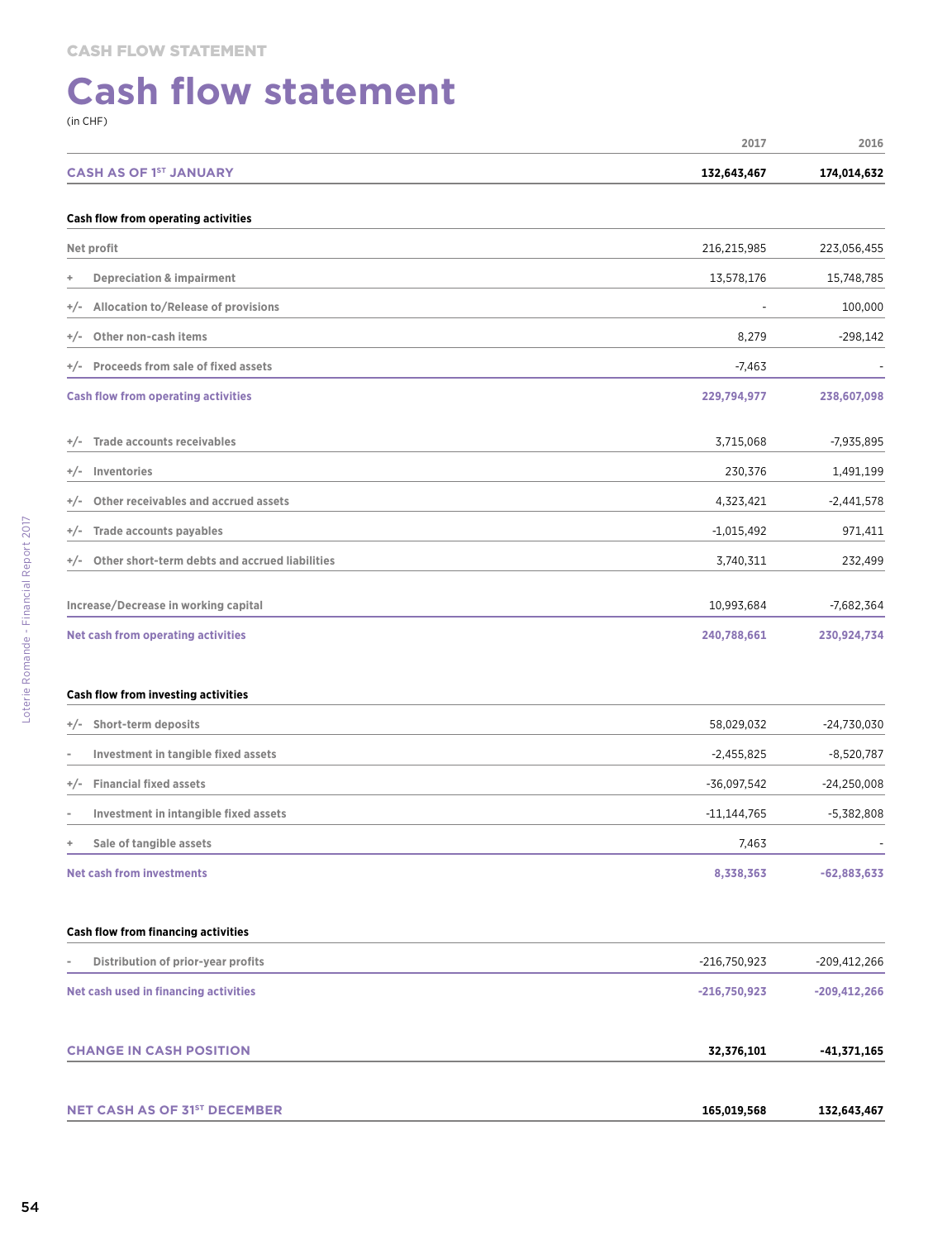### **Statement of movements in equity** (in CHF)

|                                             | <b>Guarantee fund</b> | Profit to be paid out | <b>Free reserve</b> | Net profit  |
|---------------------------------------------|-----------------------|-----------------------|---------------------|-------------|
| Equity as at $1st$ January 2016             | 862,000               | 204,534,261           | 47,348,868          |             |
| Profit to be paid out                       |                       | $-209,534,261$        |                     |             |
| Allocation to/Use of free reserve           |                       | 5,000,000             | $-5,000,000$        |             |
| Net profit for the year                     |                       |                       |                     | 223,056,455 |
| Equity as at 31 <sup>st</sup> December 2016 | 862,000               | ٠                     | 42,348,868          | 223,056,455 |
| Equity as at 1st January 2017               | 862,000               | 223,056,455           | 42,348,868          |             |
| Share of profit to be distributed           |                       | 3,699,948             |                     |             |
| Profit to be paid out                       |                       | $-216,756,403$        |                     |             |
| Allocation to/Use of free reserve           |                       | $-10,000,000$         | 10,000,000          |             |
| Net profit for the year                     |                       |                       |                     | 216,215,985 |
| Equity as at 31 <sup>st</sup> December 2017 | 862,000               |                       | 52,348,868          | 216,215,985 |

## **Breakdown**

(in CHF)

| Profit in 2017                                         | 216,215,985  |
|--------------------------------------------------------|--------------|
| - Allocation to/+ Use of free reserve                  |              |
| <b>Total profit for distribution</b>                   | 216,215,985  |
| - ADEC (Equestrian sport)                              | $-3,573,387$ |
| <b>Balance of profit for distribution</b>              | 212,642,598  |
| 5/6 <sup>ths</sup> to distributing bodies and agencies | 177,202,165  |
| $1/6th$ allocated to sport                             | 35,440,433   |
| <b>Detailed breakdown</b>                              |              |

| - Swiss Olympic: Swiss Football Association: National football and ice-hockey leagues | 10.632.130 |
|---------------------------------------------------------------------------------------|------------|
| - Share allocated to cantonal distributing bodies for sport                           | 24.808.303 |

## **Distribution**

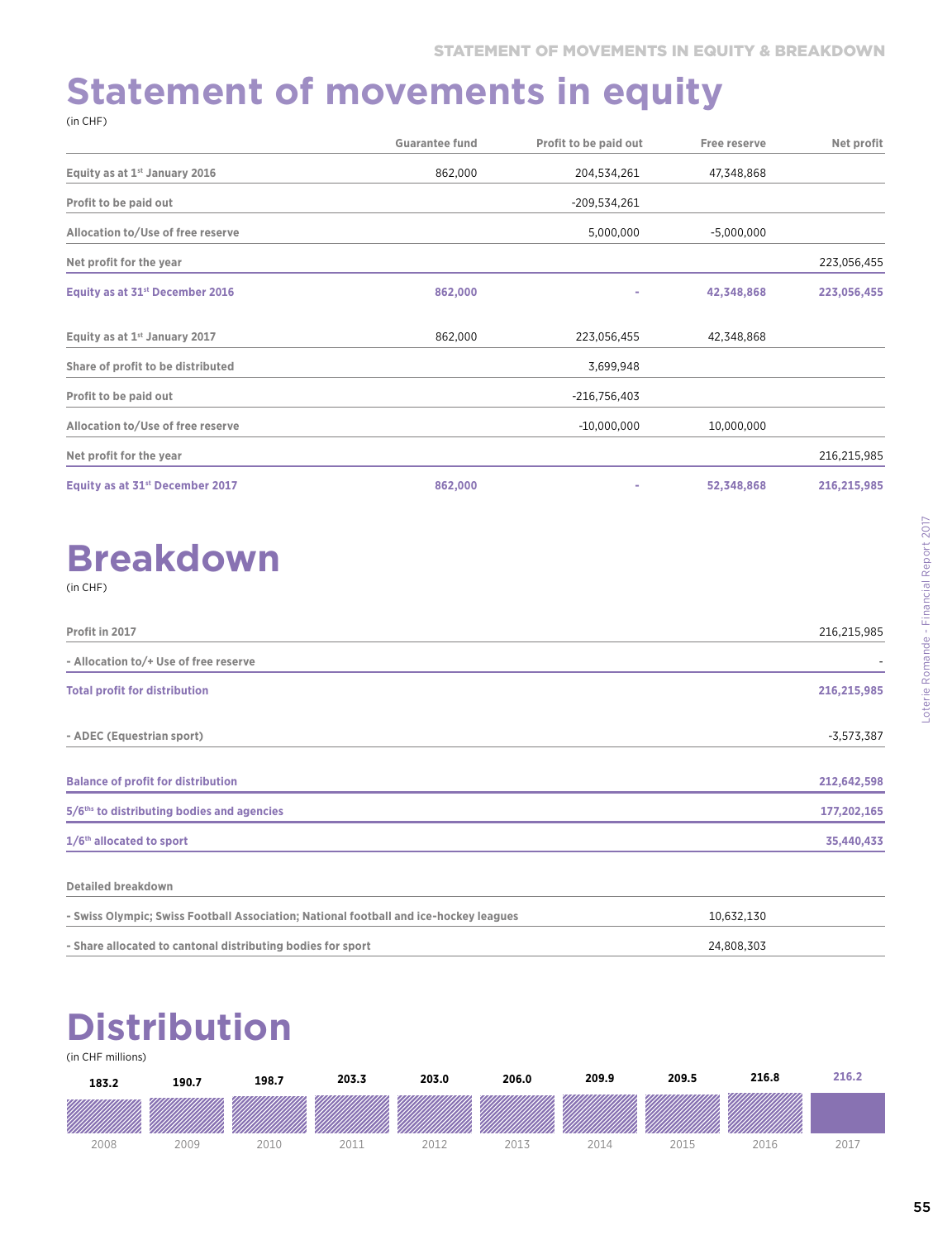## **Basis for distribution of profit**

(in CHF)

#### **GROSS GAMING REVENUES (GGR)**

|                           | Vaud        | Fribourg   | Valais     | Neuchâtel  | Geneva     | Jura         | Total       |
|---------------------------|-------------|------------|------------|------------|------------|--------------|-------------|
| <b>Scratch-card games</b> | 43,189,455  | 11,547,933 | 23,123,106 | 11,307,647 | 16,591,099 | 4,580,831    | 110,340,072 |
| <b>Draw-based games</b>   | 57,395,367  | 19,735,210 | 30,927,732 | 11,852,157 | 27,987,042 | 5,468,798    | 153,366,306 |
| Sports betting            | 2,520,957   | 721,977    | 1,090,335  | 641,635    | 1,878,482  | 163,031      | 7,016,417   |
| Loterie électronique      | 32,935,406  | 6,260,631  | 14,641,372 | 7,803,757  | 20,282,527 | 2,655,709    | 84,579,402  |
| <b>PMUR</b>               | 12,501,876  | 1,549,256  | 3,778,288  | 3,448,109  | 8,613,822  | 1,292,989    | 31,184,340  |
| <b>Total</b>              | 148,543,061 | 39,815,007 | 73,560,833 | 35,053,306 | 75,352,972 | 14, 161, 357 | 386,486,537 |
| <b>POPULATION</b>         |             |            |            |            |            |              |             |
|                           | Vaud        | Fribourg   | Valais     | Neuchâtel  | Geneva     | Jura         | Total       |
| <b>Population</b>         | 784,822     | 311,914    | 339,176    | 178,567    | 489,524    | 73,122       | 2,177,125   |

### **Breakdown profits by canton** (in CHF)

#### **SHARES ALLOCATED TO CANTONAL DISTRIBUTING BODIES AND AGENCIES**

|              | Vaud       | Fribourg   | Valais     | Neuchâtel  | Geneva     | Jura      | Total       |
|--------------|------------|------------|------------|------------|------------|-----------|-------------|
| Population   | 31,939,406 | 12.693.767 | 13,803,232 | 7.267.029  | 19.921.849 | 2.975.800 | 88,601,083  |
| GGR          | 34,053,129 | 9.127.492  | 16.863.639 | 8.035.884  | 17.274.483 | 3.246.456 | 88,601,083  |
| <b>Total</b> | 65,992,535 | 21,821,259 | 30,666,871 | 15,302,912 | 37,196,332 | 6,222,256 | 177,202,165 |

#### **SHARES ALLOCATED TO CANTONAL DISTRIBUTING BODIES FOR SPORT**

|              | Vaud      | Fribourg  | <b>Valais</b> | Neuchâtel | Geneva    | Jura    | Total      |
|--------------|-----------|-----------|---------------|-----------|-----------|---------|------------|
| Population   | 4,471,517 | 1.777.127 | 1.932.452     | 1.017.384 | 2.789.059 | 416.612 | 12,404,152 |
| GGR          | 4.767.438 | 1.277.849 | 2.360.909     | 1.125.024 | 2.418.428 | 454.504 | 12,404,152 |
| <b>Total</b> | 9,238,955 | 3,054,976 | 4,293,362     | 2,142,408 | 5,207,486 | 871,116 | 24,808,303 |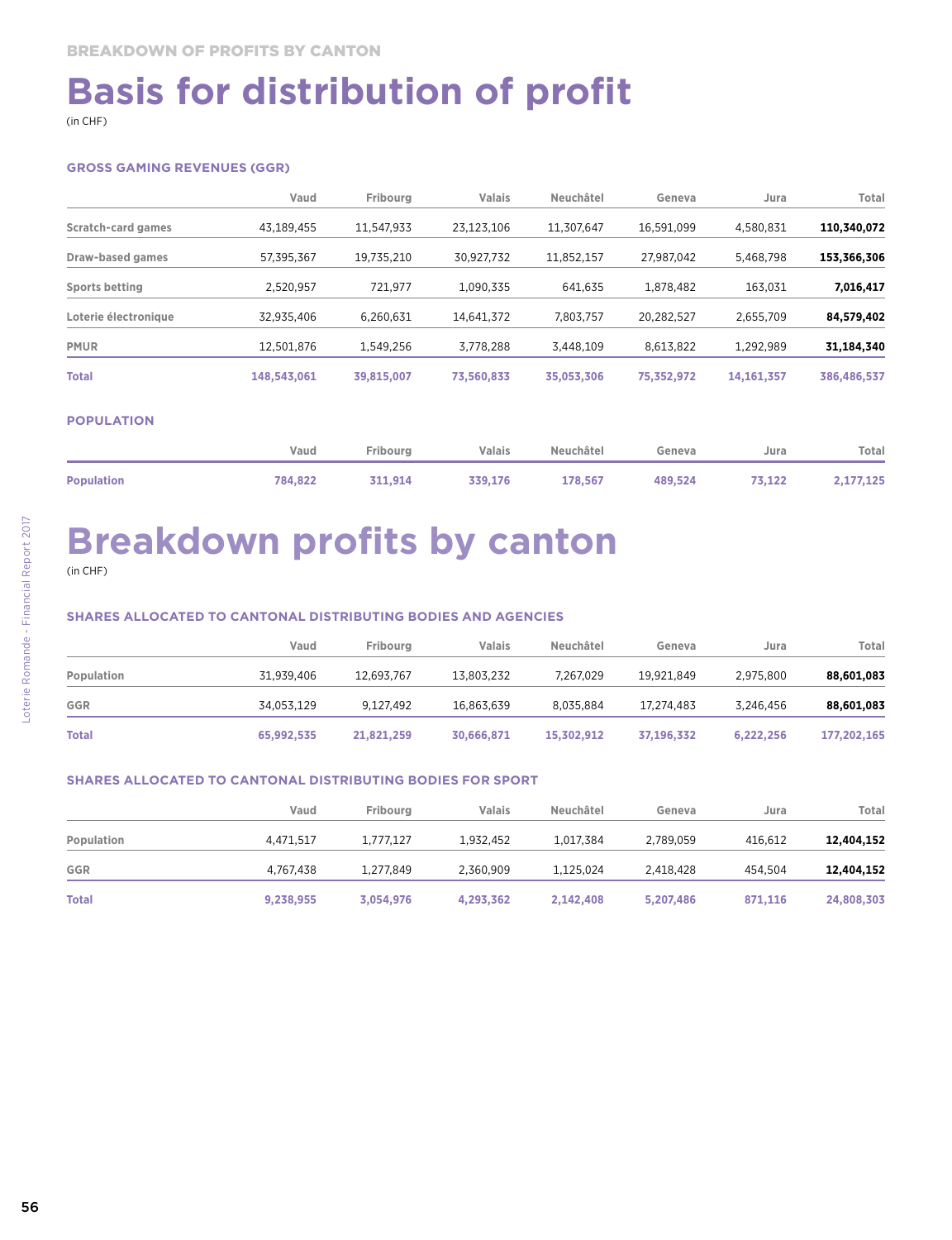## **Notes to annual financial statements**

(With comparable 2016 data/expressed in Swiss francs CHF)

#### **1. GENERAL INFORMATION**

Société de la Loterie de la Suisse Romande is a private-law non-profit-making association. It is governed by Articles 60ff of the Swiss Civil Code. Loterie Romande has its registered head office in Lausanne. Its business object is to organise and operate, with the due authorisations as laid down in legislation, lottery games and betting involving draws in money and in kind, and to redeploy net profits generated from this to public-service institutions and associations – social-welfare, cultural, research or sporting – working for the community in the cantons of French-speaking Switzerland.

#### **2. ACCOUNTING AND VALUATION PRINCIPLES**

#### **Basis on which the accounts have been compiled**

The annual accounts for the 2017 financial year have been compiled in compliance with all Swiss GAAP Accounting & Reporting Recommendations (ARR). As a result, the company's annual accounts represent a true and fair view of the company's assets, financial position and results.

These accounts have been drawn up on the basis of the 'going concern' principle. The accounts are prepared according to the historical cost principle. The accounting years are defined in accordance with the accrual basis of accounting.

#### **Transactions in foreign currencies**

Transactions in foreign currencies, recognised in the income statement, are converted at the average exchange rate as recommended by the Swiss Federal Tax Administration (FTA). Currency gains and losses resulting from completion of such transactions, as well as the revaluation of balance-sheet items in foreign currencies to the exchange rate on the period-closing date, are booked in the income statement for the period.

#### **Transactions with associated parties**

Associated parties should be understood to mean: associated bodies, occupational-pension institutions, and individuals (physical persons) such as Members of the General Management or Board of Directors.

No transaction of any significance was undertaken with associated parties.

#### **Cash/liquid assets**

Cash and liquid assets are valued at their nominal value. Assets in foreign currencies are valued at the exchange rate applicable on the period-closing date.

#### **Short-term deposits**

Short-term deposits extend up to a maximum duration of one year. These are valued at their nominal value.

#### **Retailers' current-account balances**

Current-account balances of our lottery-games retailers represent, at nominal value, the total stake money cashed on the company's behalf, after deduction of winnings paid out by retailers and retailers' commission fees. A provision for losses on accounts receivable, after residual risks have been analysed, is calculated each year.

#### **Other short-term receivables**

Other short-term receivables are booked at nominal value with due account being taken of any requisite value adjustments.

#### **Inventories**

Inventories bought are valued at acquisition cost after correction for any necessary value adjustments. The detailed examination is presented in Note 7. Discounts or rebates are treated as reductions in the acquisition cost.

#### **Pre-paid expenses and accrued income**

This item covers costs paid in advance chargeable to the following financial year, together with income relating to the current financial year that will only be cashed at a later date. Pre-paid expenses and accrued income are valued at their nominal value.

#### **Tangible and intangible fixed assets**

Tangible and intangible assets are valued at their acquisition cost, less any required depreciation charges. Depreciation of fixed assets is calculated using the straight-line method over their economically useful lifetimes.

#### **Lifetimes for various assets**

| <b>Buildings</b>                      | 33 to 60 years |
|---------------------------------------|----------------|
| Installations & equipment             | 10 to 40 years |
| IT hardware                           | 4 to 8 years   |
| Furniture, fixtures & fittings        | 2 to 10 years  |
| Fixtures & fittings at points of sale | 3 to 5 years   |
| Audiovisual equipment                 | 4 years        |
| Vehicles                              | 4 years        |
| Software                              | 4 to 6 years   |

Depreciation commences as soon as the fixed asset starts being used.

The value of tangible and intangible fixed assets is subject to examination if signs are noticed indicating the asset's book value might be lower than its recoverable value. The detailed examination is presented in Notes 9 and 11.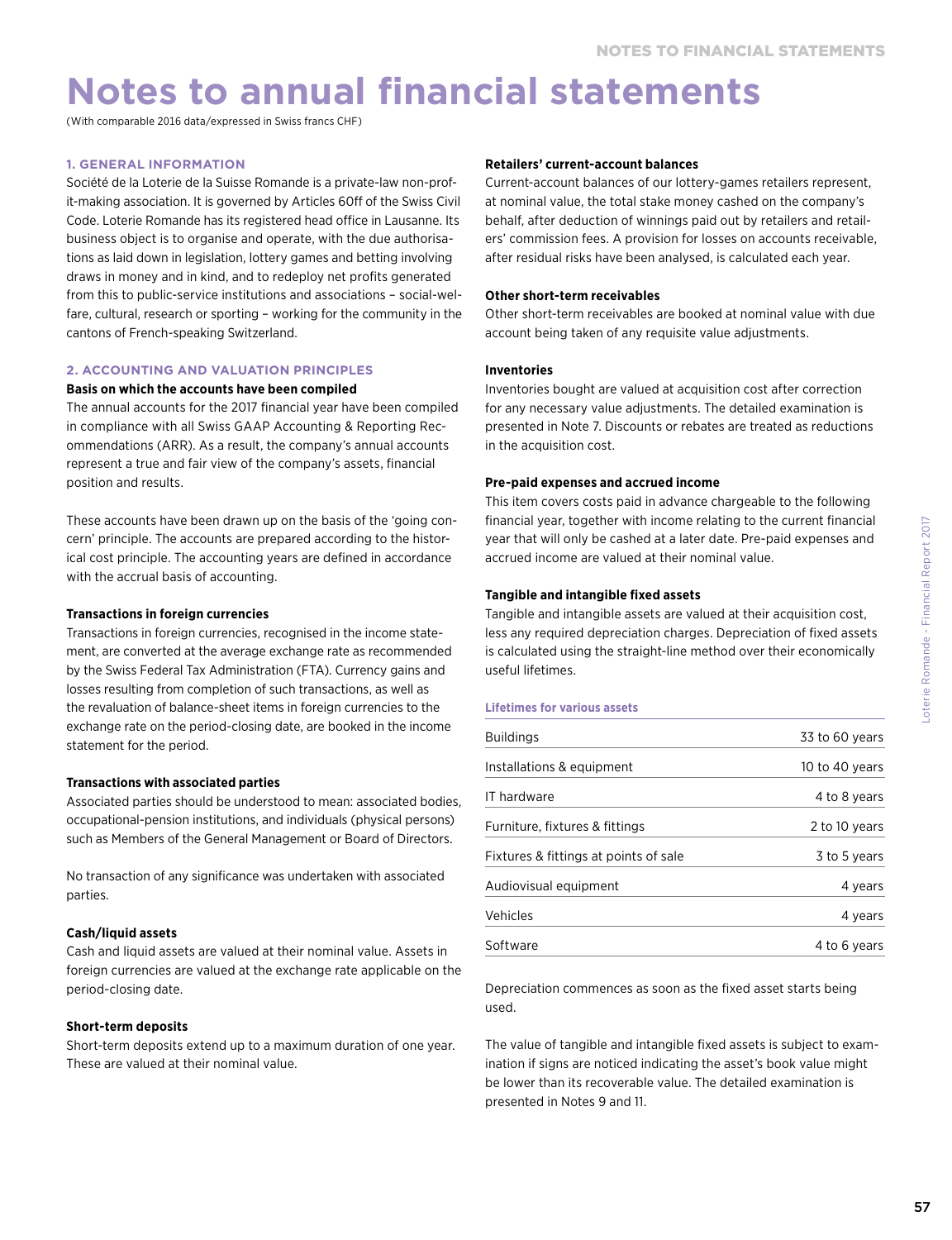#### **Financial fixed assets**

Financial fixed assets are valued at acquisition cost after deduction for economically necessary value adjustments. Those denominated in foreign currencies are booked at the exchange rate applicable on the period-closing date.

#### **Current liabilities**

These liabilities are booked at their nominal value. Current liabilities comprise all debts with maturities of less than 12 months.

#### **Pension liabilities**

Pension liabilities are calculated on the basis of the balance sheet of the occupational retirement benefit plan established in accordance with Swiss GAAP/ARR Standard No.26.

#### **Provisions**

Probable liabilities based on a past event and the amount and timing of which cannot be stipulated with any certainty, but can be estimated reliably, are booked under provisions. For instance, this could relate to liabilities connected with legal or other such proceedings.

#### **Accrued charges and deferred income**

This item comprises expenses or costs chargeable to the current financial year, but which will only be paid at a later stage, as well as any income received in advance, but relating to the subsequent financial year. Accrued charges and deferred income are valued at their nominal value.

#### **Equity – Guarantee fund**

This item corresponds to the sum at historical cost paid by the five French-speaking cantons when Loterie Romande was set up in 1937. It also includes the sum paid in by the Canton of Jura when it was created in 1979.

#### **Free reserve**

The free reserve corresponds to a fund the General Assembly may decide to pay into or draw down. Allocated from profits generated in the annual accounts, sums considered appropriate are set aside for the free reserve necessary for sound long-term management of the company's funds. Redeploying this free reserve must meet this goal. The Board of Directors submits a proposal to set aside or use this free reserve for approval by the General Assembly.

#### **Gross gaming revenues**

Gross gaming revenues (GGR) constitute the diference between the money staked by players and winnings, adjusted for the theoretical payout ratio as defined in the draw schedule.

#### **Approval of accounts**

The annual accounts were approved by the Board of Directors at its meeting on 20 March 2018.

#### **Events that occurred after the year-end closing date**

The value of assets and liabilities is adjusted when and if events, which were generated or conditions for which existed at the time of the balance-sheet date, would modify values as of the year-end closing date. Such adjustments can occur up to the date when the financial accounts are approved by the Board of Directors. Events not altering balance-sheet values are presented in these Notes to the accounts.

For the 2017 financial year, no event occurred after the year-end closing date.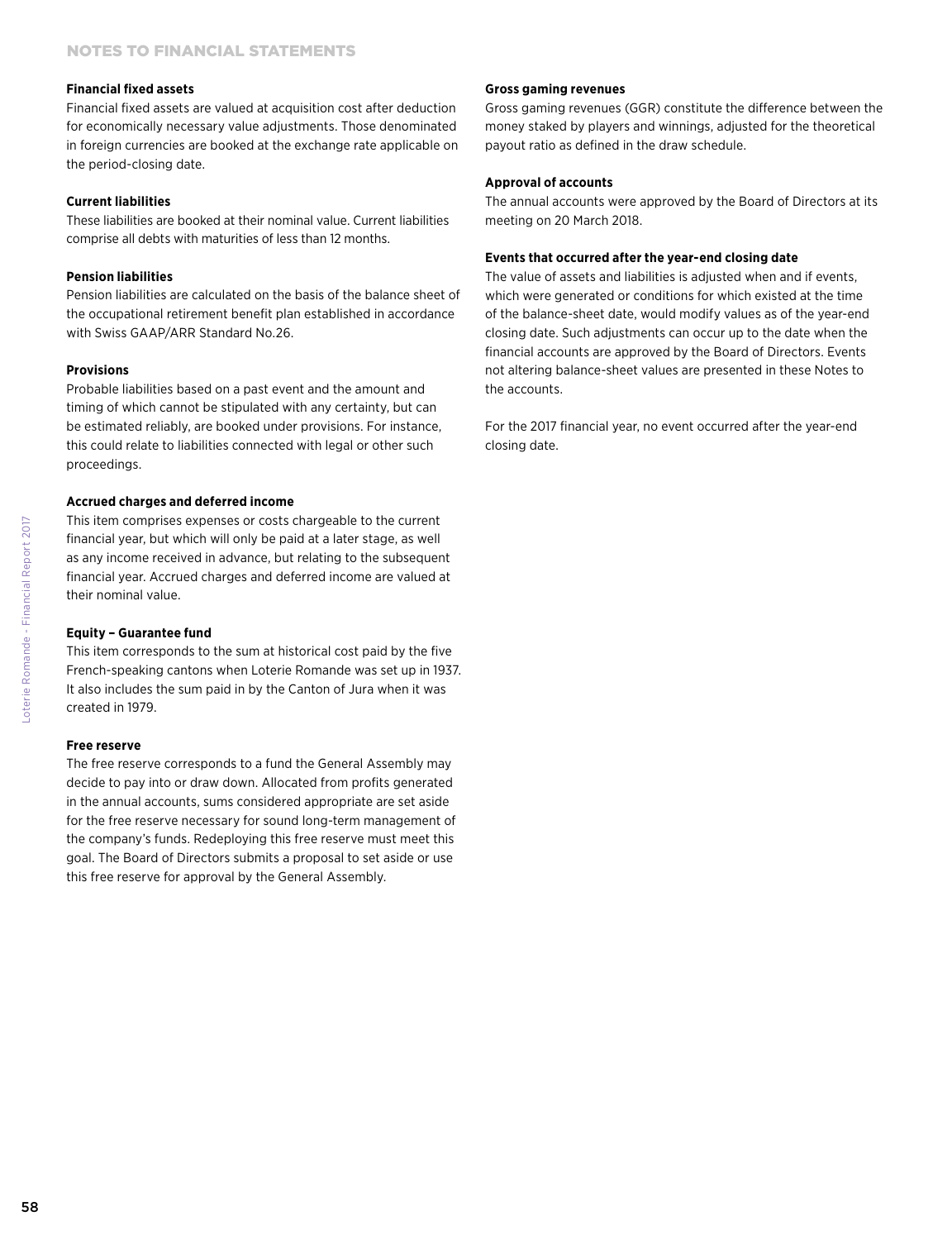#### **3. CASH/LIQUID ASSETS**

|                    | 2017        | 2016        |
|--------------------|-------------|-------------|
| Cash in hand       | 19,195      | 15,741      |
| PostFinance        | 65,902,449  | 35,096,763  |
| Cash held at banks | 99,097,924  | 97,530,964  |
|                    | 165,019,568 | 132,643,467 |

The ceiling for assets, fixed by banks, above which interest expenses amounted to a charge of CHF 25,873 (CHF 119,094 in 2016). Loterie Romande contracted more long-term deposits so as to reduce as

much as possible the level of interest expenses being charged on cash balances (see Note 10).

#### **4. SHORT-TERM DEPOSITS**

|                     | 2017      | 2016       |
|---------------------|-----------|------------|
| Short-term deposits | 7,250,000 | 65,279,032 |
|                     | 7.250.000 | 65,279,032 |

Such deposits are contracted with financially sound counterparties in accordance with a stringent in-house procedure. There are no deposits held in foreign currencies.

Given the prevailing level of interest rates in 2017, these cash deposits were contracted at rates between 0% and 0.1%.

#### **5. RETAILERS**

|                                     | 2017       | 2016       |
|-------------------------------------|------------|------------|
| <b>Retailers</b>                    | 17,032,027 | 20,747,095 |
| Provision for losses on receivables | $-400.000$ | $-400,000$ |
| Net retailers' balances             | 16,632,027 | 20,347,095 |

Invoicing is done weekly. Payments are collected at the end of the week, except for sizeable accounts, where the payment deadline is 30 days.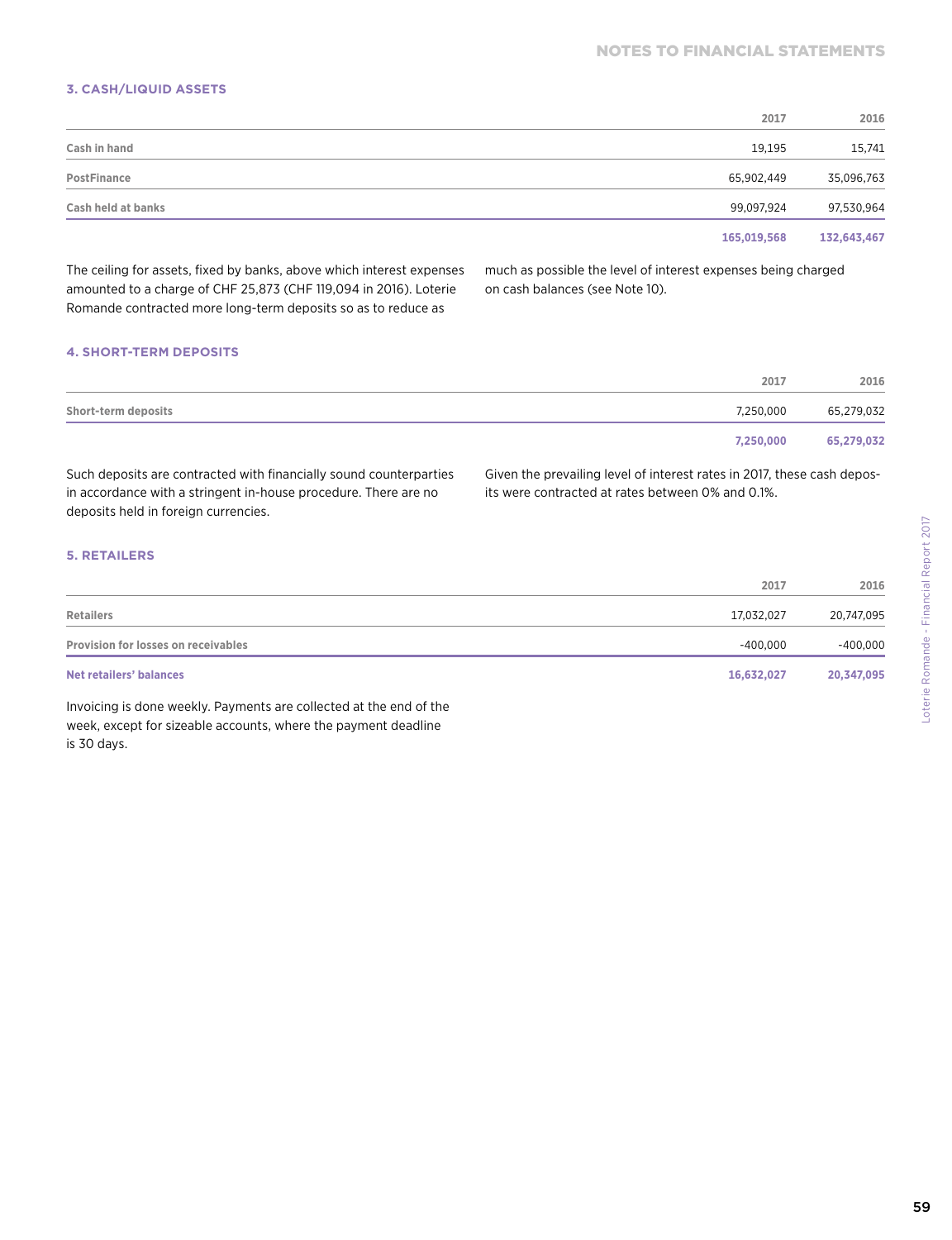#### NOTES TO FINANCIAL STATEMENTS

#### **6. OTHER SHORT-TERM RECEIVABLES**

|                                     | 2017       | 2016       |
|-------------------------------------|------------|------------|
| Société simple Euro Millions        | 4,029,734  | 2,031,968  |
| <b>Distributing bodies and ADEC</b> | 5,635,781  | 7,727,378  |
| Withholding tax paid at source      | 315,359    | 741,302    |
| <b>Other receivables</b>            | 2,135,048  | 1,906,426  |
|                                     | 12,115,922 | 12,407,073 |

The current account of the Société simple Euro Millions, relating to the Euro Millions game, is denominated in euros and valued at the euro/Swiss franc exchange rate in force on the last day of the financial year. This is mainly money paid into banks in connection with the Euro Millions game.

Receivables for the distributing bodies include primarily contributions allocated directly to various associations for which financing is drawn down from profits for the current year. Such amounts are subsequently deducted from the profits to be distributed once the accounts are definitively approved. The allocation to ADEC is also an advance on profits which is reconciled once the profit distribution is determined.

This 'Withholding tax paid at source' item constitutes withholding tax calculated on winnings paid and won during the draws and sports events. Withholding tax is then paid to the Swiss Federal Tax Administration (FTA) in the month following the month in which the draws take place, regardless of whether the winner has claimed their winnings or not.

#### **7. NET INVENTORIES**

|                                  | 2017       | 2016      |
|----------------------------------|------------|-----------|
| <b>Consumables</b>               | 1,379,693  | 1,306,825 |
| Value adjustments on inventories | $-100.000$ | $-50,000$ |
| <b>Finished products</b>         | 336.489    | 589,734   |
|                                  | 1,616,183  | 1,846,558 |

#### Inventories are comprised of the following:

- 1. consumables, in particular spare parts needed for repairing and maintaining gaming machinery and terminals on our retailers' premises, as well as rolls of paper and blank tickets for the gaming equipment;
- 2. finished products, i.e. batches of cards/tickets already printed and waiting to be put on sale (their value comprises the cost of printing and the paper).

#### **8. PRE-PAID EXPENSES AND ACCRUED INCOME**

#### **Value adjustments on inventories**

So as to reflect their residual lifetimes, varying between 2 and 5 years, the value of spare parts for PMU devices and game terminals was adjusted. The gross value of these items is CHF 193,711.

|                                                 | 2017      | 2016      |
|-------------------------------------------------|-----------|-----------|
| Winnings calculated on stakes booked in advance | 1,161,571 | 1,050,350 |
| <b>Adjustments to GGR</b>                       | 901,590   | 5,276,625 |
| <b>Pre-paid expenses</b>                        | 2,290,537 | 2,141,323 |
| Accrued interest and other income to be booked  | 92,538    | 73,604    |
| Other accrued assets                            | 269,708   | 206,313   |
|                                                 | 4,715,945 | 8,748,215 |

This item covers, in particular, invoiced charges paid in advance by the closing date for the accounts, but relating to the following financial year. Adjustments to GGR are also included under this item. These adjustments constitute the diference between the actual rate

of payout on winnings and the theoretical payout ratio as defined in the draw schedule. The GGR figure in the operating account is thus the theoretical GGR from games.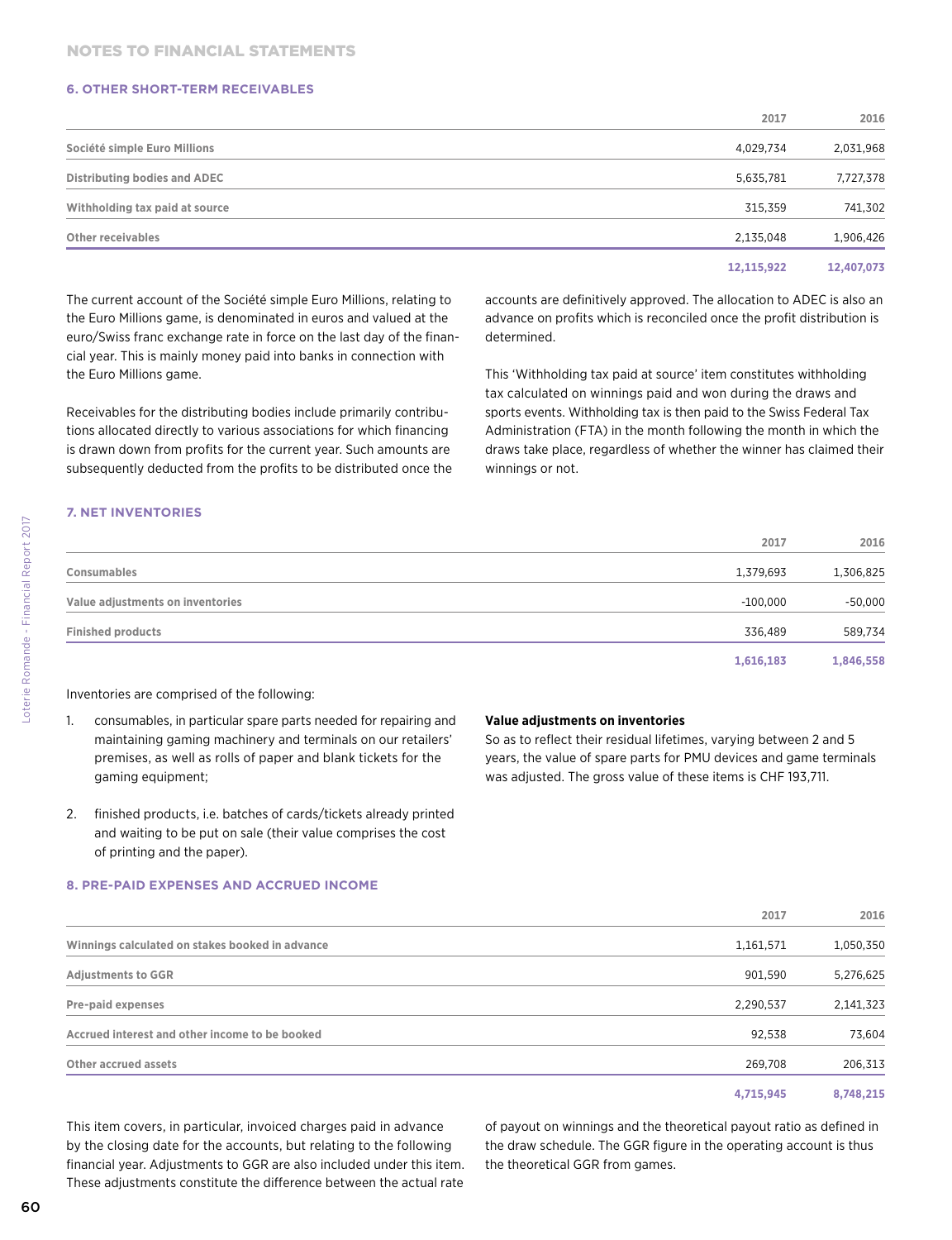#### **9. TANGIBLE FIXED ASSETS**

|                                    | Property<br>& buildings | <b>Installations</b><br>& equipment | Furniture, fixtures<br>& vehicles | <b>IT hardware</b> | <b>Fixed assets</b><br>under<br>construction | Total          |
|------------------------------------|-------------------------|-------------------------------------|-----------------------------------|--------------------|----------------------------------------------|----------------|
| <b>GROSS VALUES</b>                |                         |                                     |                                   |                    |                                              |                |
| Position as of 01.01.2016          | 13,147,701              | 7,242,113                           | 12,837,611                        | 47,186,422         | 30,131,392                                   | 110,545,239    |
| <b>Additions</b>                   |                         | 23,432                              | 157,704                           | 358,202            | 7,981,449                                    | 8,520,787      |
| <b>Disposals</b>                   |                         | $-3,855,851$                        | $-1,798,988$                      | $-731,882$         |                                              | $-6,386,721$   |
| Reclassification                   | 21,375,291              | 10,584,612                          | 2,148,870                         | 1,842,302          | $-35,651,075$                                | 300,000        |
| <b>Position as of 31.12.2016</b>   | 34,522,992              | 13,994,306                          | 13,345,197                        | 48,655,043         | 2,461,765                                    | 112,979,305    |
| <b>ACCUMULATED DEPRECIATION</b>    |                         |                                     |                                   |                    |                                              |                |
| Position as of 01.01.2016          | $-5,011,305$            | $-6,712,976$                        | $-10,795,973$                     | -29,247,927        | $-801,791$                                   | -52,569,972    |
| Depreciation                       | $-750,324$              | $-463,976$                          | $-860,128$                        | $-6,091,727$       |                                              | $-8, 166, 155$ |
| <b>Disposals</b>                   |                         | 3,855,851                           | 1,798,987                         | 731,882            |                                              | 6,386,720      |
| Reclassification                   | $-300,000$              | ÷,                                  |                                   | 3,983              |                                              | $-296,017$     |
| Impairment                         | $-801,791$              | $\overline{\phantom{a}}$            | $-46,398$                         | $-11,285$          | 801,791                                      | -57,683        |
| <b>Position as of 31.12.2016</b>   | $-6,863,420$            | $-3,321,101$                        | $-9,903,512$                      | $-34,615,074$      |                                              | $-54,703,107$  |
| <b>Net values as of 31.12.2016</b> | 27,659,572              | 10,673,204                          | 3,441,685                         | 14,039,969         | 2,461,765                                    | 58,276,197     |
| <b>GROSS VALUES</b>                |                         |                                     |                                   |                    |                                              |                |
| Position as of 01.01.2017          | 34,522,992              | 13,994,306                          | 13,345,197                        | 48,655,043         | 2,461,765                                    | 112,979,305    |
| <b>Additions</b>                   | 42,532                  | 58,228                              | 896,597                           | 493,836            | 964,632                                      | 2,455,825      |
| <b>Disposals</b>                   |                         |                                     | $-516,781$                        | -581,063           |                                              | $-1,097,845$   |
| Reclassification                   | $-4,208,420$            | 230,551                             | 273,148                           | 2,897,888          | $-3,213,410$                                 | $-4,020,244$   |
| <b>Position as of 31.12.2017</b>   | 30,357,104              | 14,283,084                          | 13,998,161                        | 51,465,704         | 212,987                                      | 110,317,041    |
| <b>ACCUMULATED DEPRECIATION</b>    |                         |                                     |                                   |                    |                                              |                |
| Position as of 01.01.2017          | $-6,863,420$            | $-3,321,101$                        | $-9,903,512$                      | $-34,615,074$      |                                              | $-54,703,107$  |
| <b>Depreciation</b>                | -687,393                | -499,616                            | -826,839                          | -4,724,007         |                                              | -6,737,856     |
| <b>Disposals</b>                   |                         |                                     | 516,781                           | 581,063            |                                              | 1,097,845      |
| Reclassification                   | 3,969,085               |                                     |                                   | 4,309              |                                              | 3,973,395      |
| <b>Impairment</b>                  |                         |                                     | $-28,311$                         | $-1,481,954$       |                                              | $-1,510,265$   |
| <b>Position as of 31.12.2017</b>   | $-3,581,728$            | $-3,820,718$                        | $-10,241,880$                     | $-40,235,662$      |                                              | -57,879,988    |
| <b>Net values as of 31.12.2017</b> | 26,775,376              | 10,462,366                          | 3,756,282                         | 11,230,042         | 212,987                                      | 52,437,052     |

#### **Impairment on asset values**

Shelving of the pilot project on self-service terminals (SSTs), together with a shortening of the useful lifetime of gaming equipment routers, which will be replaced at end-2018, were the main factors behind value writedowns totalling CHF 1,510,265.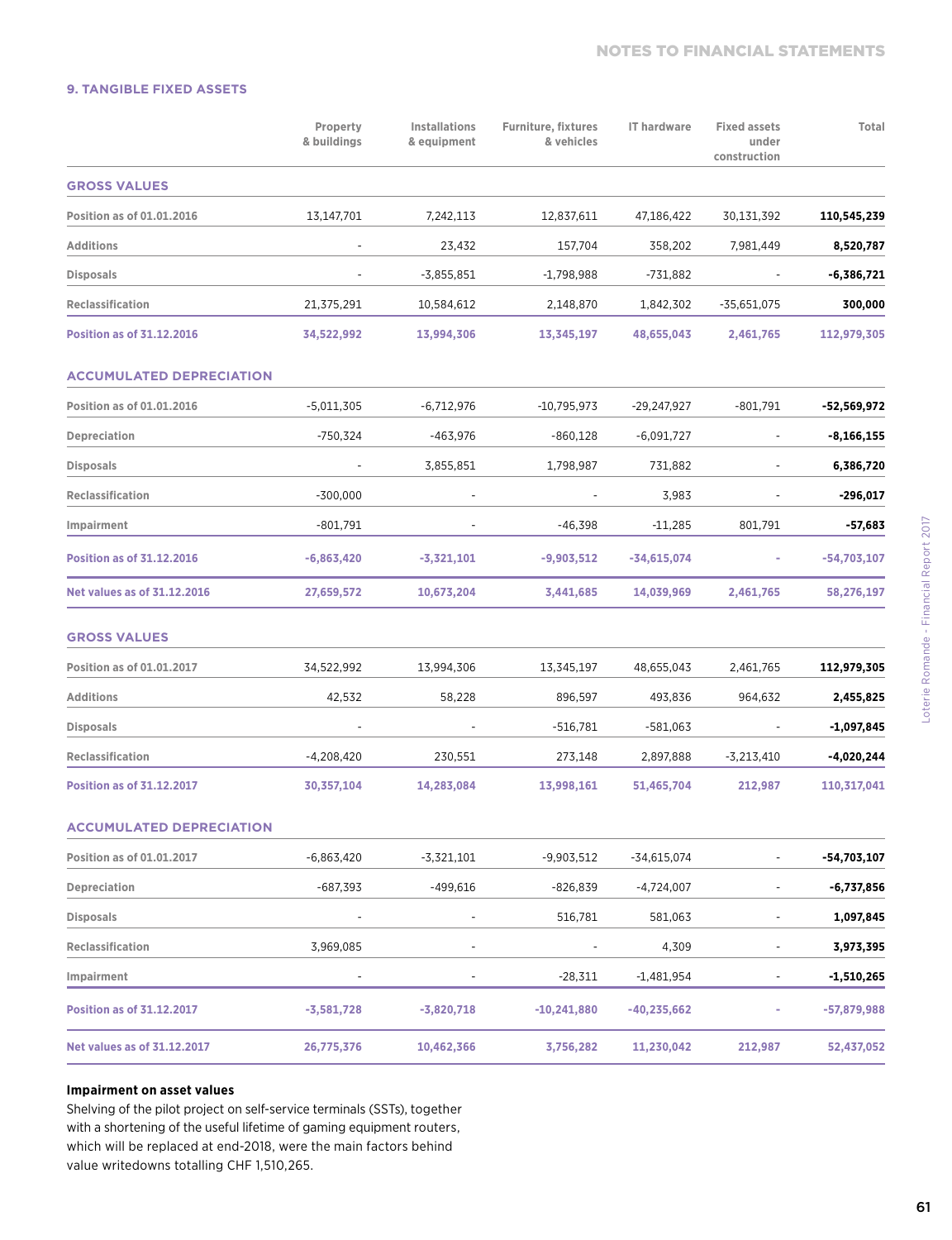#### **PROPERTY AND MORTGAGES**

|                                                        | 2017       | 2016       |
|--------------------------------------------------------|------------|------------|
| Total value of buildings in the balance sheet          | 26,775,376 | 27,659,572 |
| Mortgage notes on such property assets are as follows: |            |            |
| First-ranked mortgage notes                            | 2,500,000  | 2,500,000  |
| Second-ranked mortgage notes                           | 500,000    | 500,000    |
| <b>Total of guarantee-free mortgage notes</b>          | 3,000,000  | 3,000,000  |
| <b>10. FINANCIAL FIXED ASSETS</b>                      |            |            |
|                                                        | 2017       | 2016       |
| Long-term loan (9 years)                               | 23,000,000 | 23,000,000 |
| <b>Participation in SLE Euro Millions</b>              | 3,186,069  | 2,877,890  |
| <b>LODH bond funds &amp; securities</b>                | 20,031,077 | 1          |
| Long-term investments                                  | 40,000,000 | 24,250,000 |
| <b>Rent guarantee</b>                                  | 82,139     | 82,131     |

 **86,299,285 50,210,021**

The long-term loan, contracted in 2011, has a term of 9 years. It is secured by property and bears interest in accordance with the contract terms.

The value of the SLE Euro Millions stake also factors in money earmarked for designing the game. These funds will be recouped once the game is no longer being operated.

The long-term deposits, with a maximum term of 5 years, are a response to the need to scale down cash balances held in bank accounts that are incurring interest charges. Investments in bond funds invested with Lombard Odier Darier Hentsch (LODH) also fulfil this need.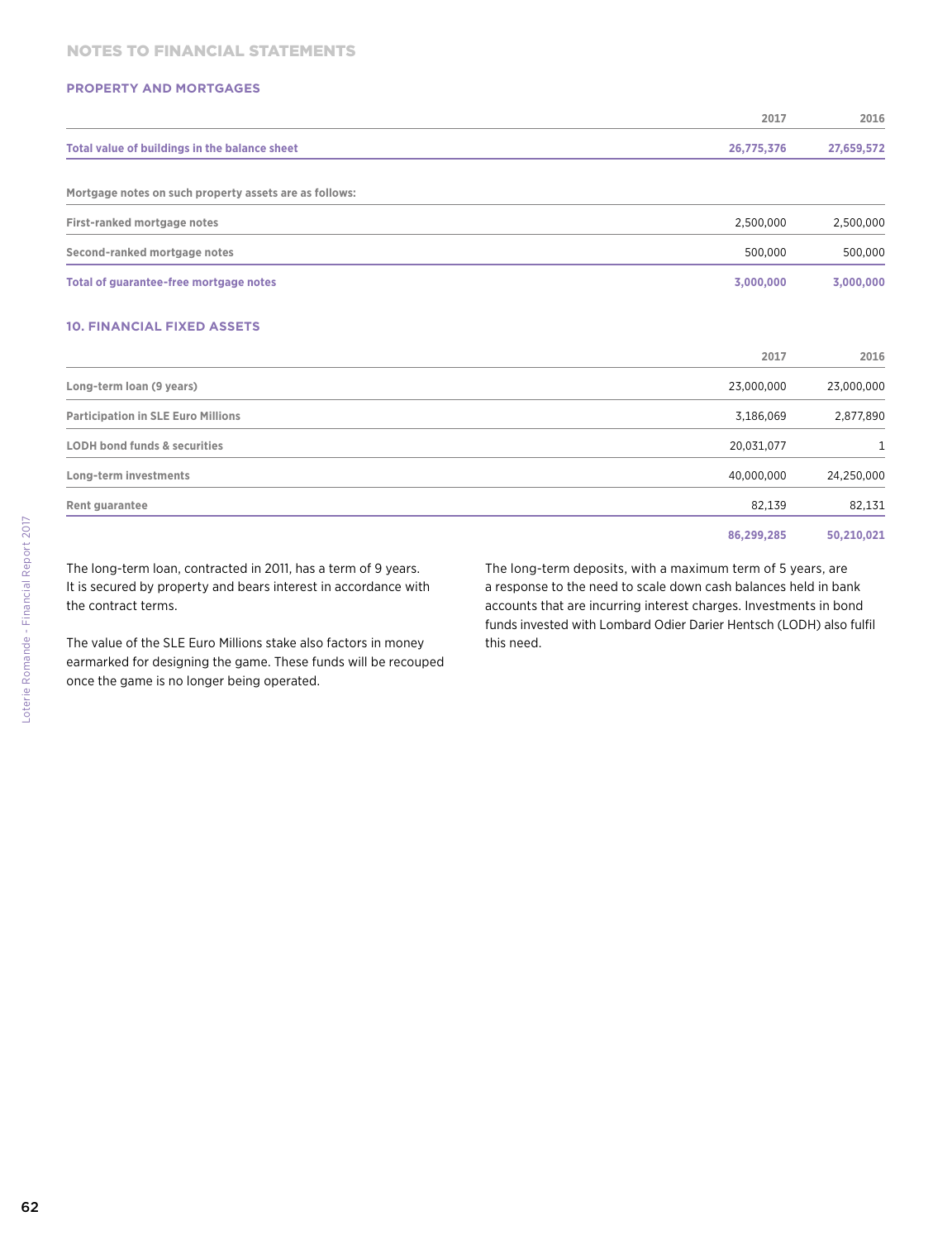#### **11. INTANGIBLE FIXED ASSETS**

|                                    | Software                     | <b>Fixed assets</b><br>under<br>construction | Total         |
|------------------------------------|------------------------------|----------------------------------------------|---------------|
| <b>GROSS VALUES</b>                |                              |                                              |               |
| Position as of 01.01.2016          | 76,642,903                   | 2,054,684                                    | 78,697,587    |
| <b>Additions</b>                   | 741,165                      | 4,641,643                                    | 5,382,808     |
| <b>Disposals</b>                   | $-32,186$                    |                                              | $-32,186$     |
| Reclassification                   | 1,875,414                    | $-1,875,414$                                 |               |
| <b>Position as of 31.12.2016</b>   | 79,227,296                   | 4,820,913                                    | 84,048,209    |
| <b>ACCUMULATED DEPRECIATION</b>    |                              |                                              |               |
| Position as of 01.01.2016          | $-62,030,684$                | ٠                                            | $-62,030,684$ |
| <b>Depreciation</b>                | $-7,004,439$                 |                                              | $-7,004,439$  |
| <b>Disposals</b>                   | 32,186                       |                                              | 32,186        |
| Reclassification                   | $-3,983$                     |                                              | $-3,983$      |
| Impairment                         | $-520,507$                   | $\overline{a}$                               | $-520,507$    |
| <b>Position as of 31.12.2016</b>   | $-69,527,426$                | ٠                                            | $-69,527,426$ |
| <b>Net values as of 31.12.2016</b> | 9,699,870                    | 4,820,913                                    | 14,520,783    |
| <b>GROSS VALUES</b>                |                              |                                              |               |
| Position as of 01.01.2017          | 79,227,296                   | 4,820,913                                    | 84,048,209    |
| <b>Additions</b>                   | 656,921                      | 10,487,844                                   | 11,144,765    |
| <b>Disposals</b>                   | $\qquad \qquad \blacksquare$ |                                              |               |
| Reclassification                   | 9,419,260                    | $-9,368,101$                                 | 51,158        |
| <b>Position as of 31.12.2017</b>   | 89,303,478                   | 5,940,655                                    | 95,244,133    |
| <b>ACCUMULATED DEPRECIATION</b>    |                              |                                              |               |
| Position as of 01.01.2017          | $-69,527,426$                | $\overline{\phantom{a}}$                     | $-69,527,426$ |
| Depreciation                       | $-4,185,488$                 |                                              | $-4,185,488$  |
| <b>Disposals</b>                   |                              | $\blacksquare$                               |               |
| Reclassification                   | $-4,309$                     | $\overline{a}$                               | $-4,309$      |
| Impairment                         | $-1,144,568$                 | $\overline{a}$                               | $-1,144,568$  |
| <b>Position as of 31.12.2017</b>   | $-74,861,792$                | ۰                                            | $-74,861,792$ |
| Net values as of 31.12.2017        | 14,441,686                   | 5,940,655                                    | 20,382,341    |

#### **Impairment on asset values**

In 2017, some items underwent a revaluation reappraisal and the length of their useful lifetimes was reassessed. Useful lifetimes for gaming systems, in particular relating to previous sports betting offers, were reassessed and shortened. The various software programmes associated with the SST initiative were fully written down. The total amount of writedowns on values of intangible assets came to CHF 1,144,568.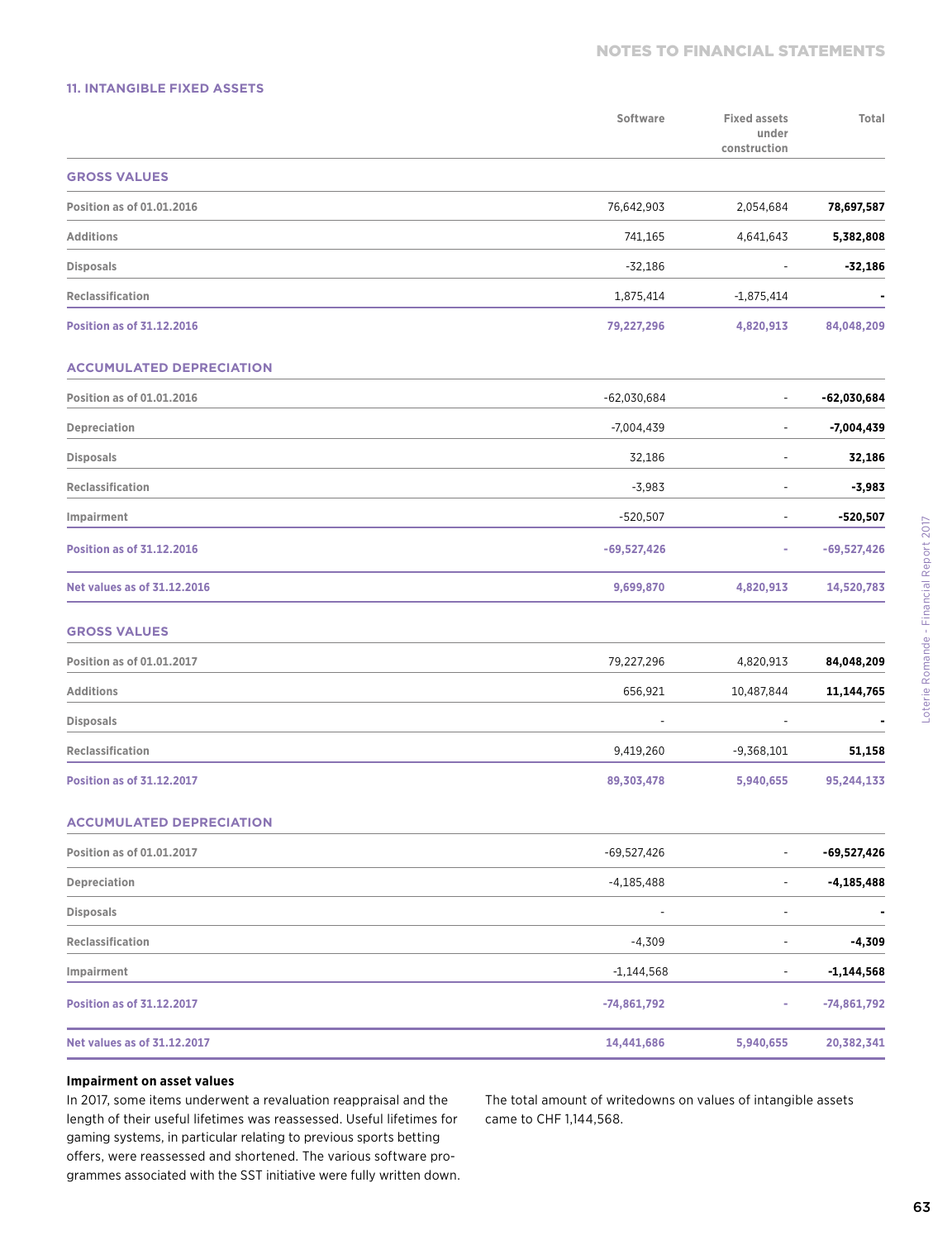#### **12. WINNINGS AND PRIZES PAYABLES**

|                              | 2017       | 2016       |
|------------------------------|------------|------------|
| Winnings and prizes payables | 18,330,509 | 15,099,955 |
|                              | 18,330,509 | 15,099,955 |

Winnings and prizes payables represent those winnings and prizes that can still be claimed by the winners in the six months following the date of the draw or the sports event, as well as the jackpot reserve fund.

#### **13. PLAYERS' WALLETS**

|                  | 2017      | 2016      |
|------------------|-----------|-----------|
| Players' wallets | 2,977,320 | 2,711,628 |
|                  | 2,977,320 | 2,711,628 |

The 'Players' wallets' item is the balance on accounts of players using the online games platform. Funds for these accounts are supplied by the players themselves who use the money in their accounts to play the various games ofered by Loterie Romande on its Internet platform. Once their accounts are credited, the players can access the games offered by Loterie Romande. Winnings of up to CHF 1,000 are directly credited to players' wallets, whereas winnings in excess of that figure are paid into their bank accounts.

#### **14. TRADE ACCOUNTS PAYABLES**

|                         | 2017      | 2016      |
|-------------------------|-----------|-----------|
| Trade accounts payables | 3,189,465 | 4,204,958 |
|                         | 3,189,465 | 4,204,958 |

#### **15. PROFIT TO BE PAID OUT**

|                       | 2017       | 2016       |
|-----------------------|------------|------------|
| Profit to be paid out | 42,770,894 | 46,465,362 |
|                       | 42,770,894 | 46,465,362 |

Profit is paid out in three instalments once the accounts have been finally validated by the General Assembly. Payments start in June. As of the year-end closing date, the final quarter of profits for the

2016 financial year still remained to be paid out. It was paid in January 2018.

#### **16. OTHER LIABILITIES**

|                                             | 2017      | 2016      |
|---------------------------------------------|-----------|-----------|
| Withholding tax payable                     | 2,340,404 | 2,624,211 |
| VAT payable                                 | 485,607   | 514,201   |
| Partner companies' current-account balances | 754,885   | 1,535,868 |
| Other debts                                 | 1,466,936 | 196,587   |
|                                             | 5,047,832 | 4,870,868 |

The 'Withholding tax payable' item consists of withholding tax to be paid for winnings in the month of December. Partner companies' current-account balances relate to services undertaken related to joint running of various games. The 'Other debts' item comprises,

in particular, payroll expenses which are settled at the start of the next financial year once the final statements of account have been received.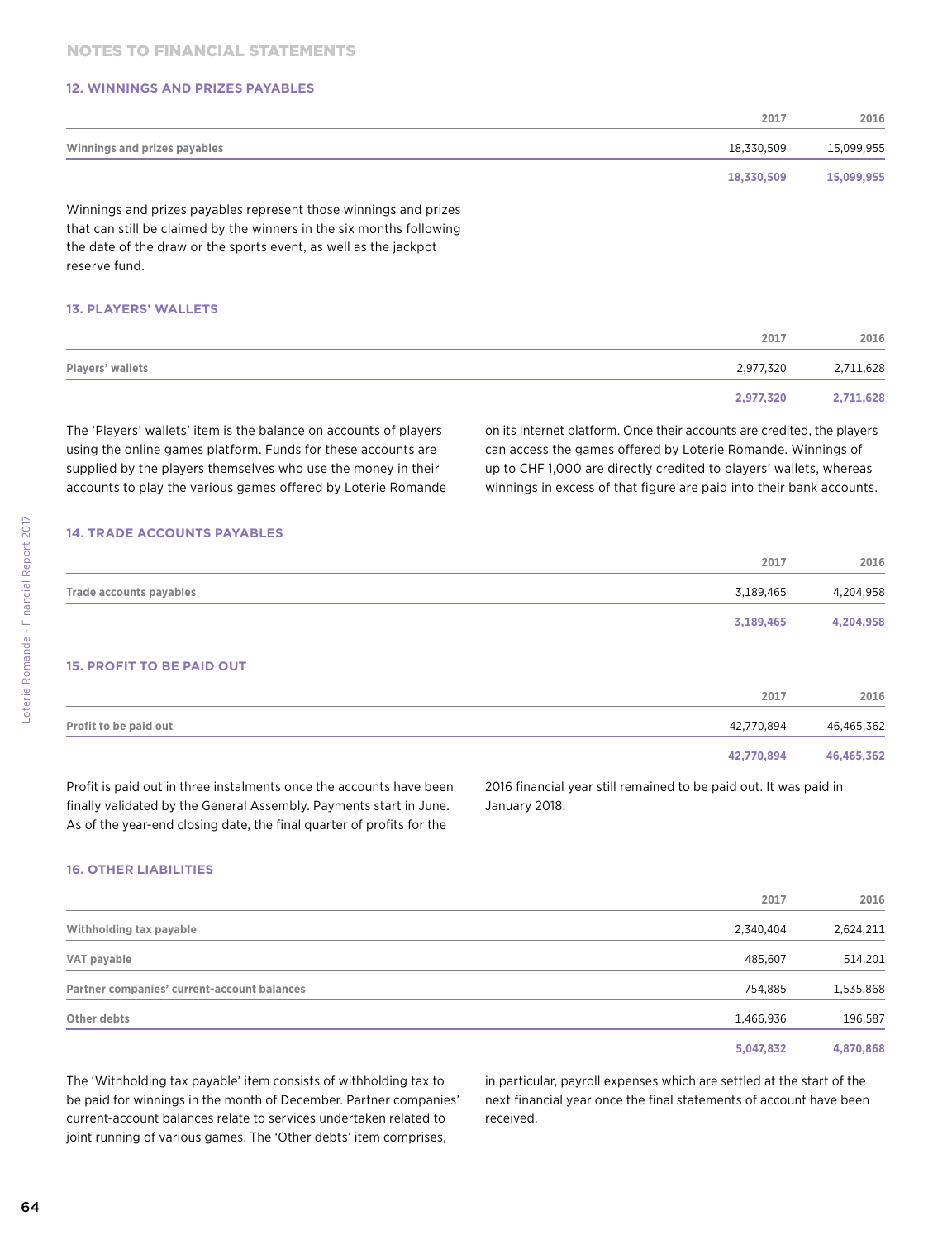#### **17. SHORT-TERM PROVISIONS**

|                                  | <b>Provisions</b><br>for legal costs | Other<br>provisions | Total     |
|----------------------------------|--------------------------------------|---------------------|-----------|
| Position as of 01.01.2016        | 2,000,000                            | 803,592             | 2,803,592 |
| <b>Allocation</b>                |                                      | 100,000             | 100,000   |
| Use                              | $\overline{\phantom{a}}$             | $-3,592$            | $-3,592$  |
| Release                          | $\sim$                               | -                   |           |
| Position as of 31.12.2016        | 2,000,000                            | 900,000             | 2,900,000 |
| Allocation                       |                                      | 87,934              | 87,934    |
| Use                              | ٠                                    | -87,934             | $-87,934$ |
| Release                          | $\sim$                               | ۰                   |           |
| <b>Position as of 31.12.2017</b> | 2,000,000                            | 900,000             | 2,900,000 |

As this pertains to a civil-law case as part of an application for dispute-resolution arbitration, the degree of uncertainty as regards the outcome of the legal case cannot be estimated.

#### **18. ACCRUED CHARGES AND DEFERRED INCOME**

|                                       | 2017       | 2016       |
|---------------------------------------|------------|------------|
| Stakes booked in advance              | 2,230,420  | 2,014,463  |
| <b>Other accrued liabilities</b>      | 3,522,348  | 3,707,357  |
| Provision for invoices to be received | 3,858,325  | 3,055,075  |
| <b>Adjustments to GGR</b>             | 12,214,357 | 12,981,453 |
|                                       | 21,825,449 | 21,758,348 |

Adjustments to GGR constitute the diference between the actual rate of payout on winnings and the theoretical payout ratio as defined in the draw schedule. The GGR figure in the income statement is thus the theoretical GGR from games. This adjustment implies that winnings paid out efectively compared to sales for the period are lower than the theoretical payout ratio.

This stems primarily from new tickets and games being launched at the end of the year, as well as the time-lag between the sale of a ticket/card and payment of any winnings relating to it. The most striking example of this is the Millionnaires scratch-card, when the bulk of the sales occur at the end of Year N, whereas the major prizes can only be cashed in as from 24 December.

#### **19. PENSION LIABILITIES**

| LoRo employee<br><b>Pension Foundation</b><br>surplus cover | Economic<br>benefit | Economic<br>benefit | <b>Change during</b><br>the year | Personnel<br>costs | Personnel<br>costs |
|-------------------------------------------------------------|---------------------|---------------------|----------------------------------|--------------------|--------------------|
| 2017                                                        | 2017                | 2016                |                                  | 2017               | 2016               |
| $\overline{\phantom{a}}$                                    | $\sim$              | $\sim$              | $\overline{\phantom{a}}$         | 3,431,418          | 2,523,900          |

As of 31 December 2017, the employee Pension Fund Foundation's provisional results showed surplus cover. However, this cover did not reach the targeted fluctuation reserving rate as defined in the

Foundation's regulations. Nor are there any employer contribution reserves.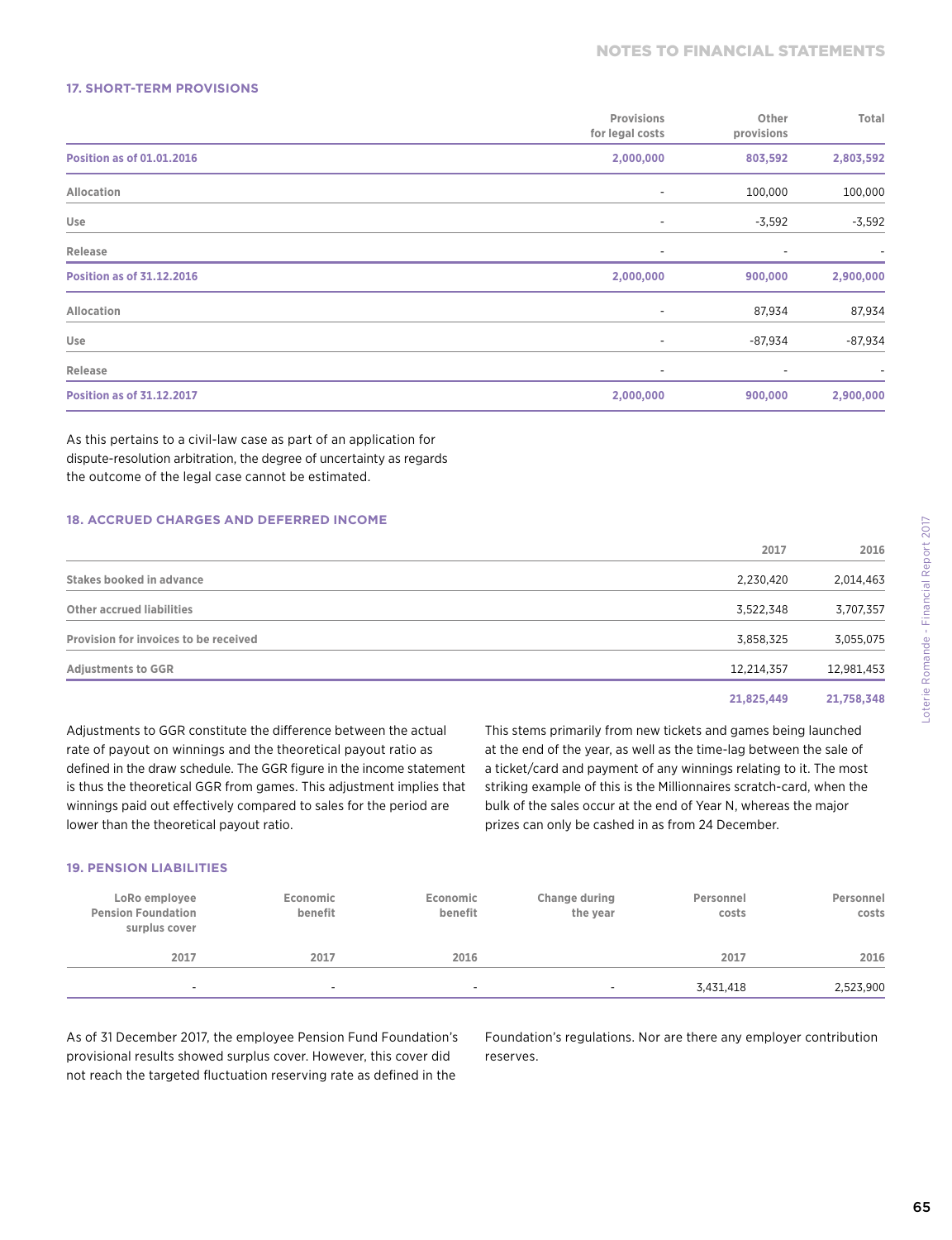#### **20. GROSS GAMING REVENUES (GGR)**

|                              | 2017        | 2016        |
|------------------------------|-------------|-------------|
| <b>Gross gaming revenues</b> | 386,486,537 | 398,339,061 |
|                              | 386,486,537 | 398,339,061 |

Gross gaming revenues (GGR) constitute the money staked by players less the winnings paid out, adjusted for theoretical winnings, so as to reflect the theoretical level of GGR as defined in the draw schedule published in the Official Gazettes.

Owing to Loterie Romande's weekly invoicing period, the 2017 financial year books sales from 1st January to 30 December 2017 (2016: from 27 December 2015 to 31 December 2016).

#### **21. COMMISSION FEES**

|                                                                                                         | 2017        | 2016        |
|---------------------------------------------------------------------------------------------------------|-------------|-------------|
| <b>Commission fees</b>                                                                                  | 71,623,833  | 74,525,887  |
|                                                                                                         | 71,623,833  | 74,525,887  |
| These constitute commission fees paid out to our retailers from<br>sales of lottery products and games. |             |             |
| <b>22. OPERATING EXPENSES</b>                                                                           |             |             |
|                                                                                                         | 2017        | 2016        |
| <b>Retailers' expenses</b>                                                                              | 591,910     | 618,677     |
| <b>Producing games</b>                                                                                  | 3,944,661   | 4,570,019   |
| <b>Operating games</b>                                                                                  | 12,569,754  | 12,958,683  |
| IT.                                                                                                     | 17,076,562  | 18,587,396  |
| <b>Personnel costs</b>                                                                                  | 29,344,361  | 27,985,821  |
| General overheads & administrative costs                                                                | 6,969,973   | 7,221,737   |
| Marketing, publicity & communications                                                                   | 14,041,487  | 13,742,552  |
| Sales & promotional events                                                                              | 2,592,704   | 2,714,506   |
| <b>Depreciation &amp; impairment</b>                                                                    | 13,578,176  | 15,748,785  |
|                                                                                                         | 100,709,588 | 104,148,177 |
| Operating expenses are all expenses and sects peodod to eperate                                         |             |             |

Operating expenses are all expenses and costs needed to operate Loterie Romande's games.

#### **23. FINANCIAL EXPENSES & INCOME**

|                         | 2017       | 2016       |
|-------------------------|------------|------------|
| <b>Financial costs</b>  | 59,018     | 194,145    |
| <b>Financial income</b> | -850,732   | $-441,302$ |
|                         | $-791,714$ | $-247,157$ |

Financial expenses and income include interest on bank and postal accounts, interest on the long-term loan and on fixed-term placements. Also included under this item are currency gains/losses on accounts denominated in foreign currencies.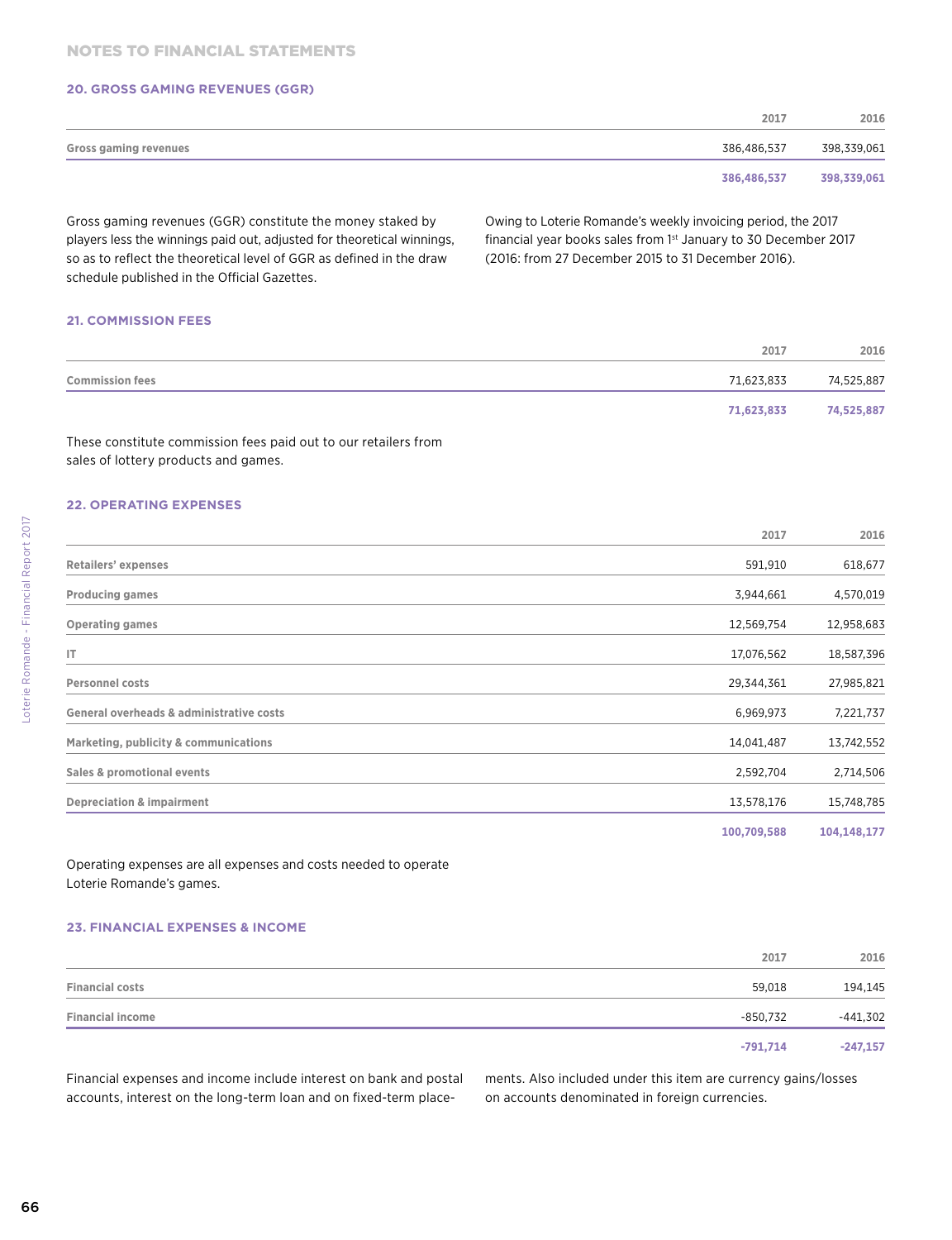#### NOTES TO FINANCIAL STATEMENTS

#### **24. NON-OPERATING EXPENSES AND INCOME**

|                                      | 2017       | 2016       |
|--------------------------------------|------------|------------|
| Non-operating & exceptional expenses |            | 1,004,471  |
| Non-operating & exceptional income   | -462.941   | $-123.761$ |
|                                      | $-462.941$ | 880,710    |

In some financial years, some income and/or expenses may not be directly charged to the operation of lottery games. This might relate to one-off expenses which will not recur.

The Sport-Toto (SST) company paid back the balance on the reserve set aside in 2006 in conjunction with Swisslos. The purpose of this reserve was to develop the offering of sports betting from the two lottery companies. The sum reimbursed totalled CHF 394,298.

In 2016, exceptional expenses were booked, related, in the main, to Loterie Romande's contribution to offsetting the accounting loss incurred by the employee Pension Fund Foundation as an upshot of the sale of the premises at 13, rue Marterey.

#### **25. OFF-BALANCE-SHEET OPERATIONS**

|                                                                                   | 2017    | 2016      |
|-----------------------------------------------------------------------------------|---------|-----------|
| Total amount of guarantees, deposits and other pledges in favour of third parties | 100,000 | 100,000   |
| Leasing debts of less than 1 year                                                 | 539,453 | 604,023   |
| Leasing debts between 1 and 4 years                                               | 429,194 | 561,849   |
| <b>Total sum of leasing debts</b>                                                 | 968,647 | 1,165,871 |
|                                                                                   |         |           |

The pledges are collateral security with a bank acting as cover for exchange-rate risks on forward currency purchases to pay our European suppliers.

Leasing debts relate to the company's fleet of vehicles, in agreements concluded with Amag Leasing SA.

#### **26. FEES FOR AUDITORS' SERVICES**

|                         | 2017    | 2016                     |
|-------------------------|---------|--------------------------|
| Auditors' fees          | 76,728  | 68,728                   |
| Fees for other services | 96,282  | $\overline{\phantom{a}}$ |
|                         | 173,010 | 68,728                   |

#### **27. NUMBER OF FULL-TIME-EQUIVALENT EMPLOYEES (FTEs)**

|                                          | 2017 | 2016 |
|------------------------------------------|------|------|
| Number of full-time-equivalent employees | 241  | 237  |
|                                          | 24.  | 237  |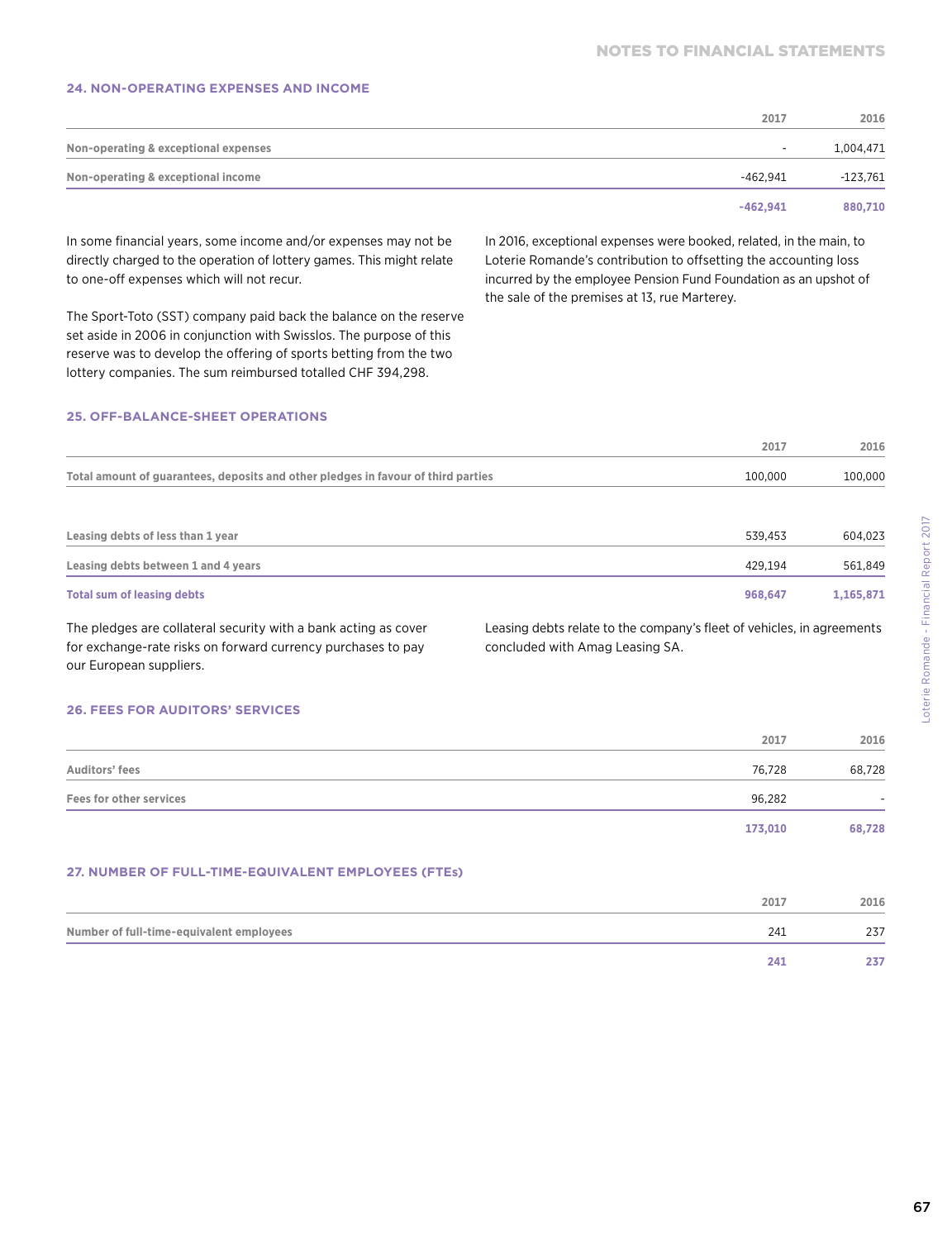## **Deloitte.**

Deloitte SA Av. De Montchoisi 15 Case Postale 460  $CH - 1001$  Lausanne

Tel: +41 (0)58 279 92 00  $Fax: +41(0)582799300$ www.deloitte.com

#### Report of the statutory auditor

To the General Meeting of the members of Société de la Loterie de la Suisse Romande, Lausanne

#### Report of the statutory auditor on the financial statements

As statutory auditor, we have audited the accompanying financial statements of Société de la Loterie de la Suisse Romande, which comprise the balance sheet as at 31 December 2017, and the statement of income, statement of changes in equity, statement of cash flows and notes to the financial statements for the year then ended.

#### **Board of Directors' Responsibility**

The Board of Directors is responsible for the preparation of these financial statements in accordance with Swiss GAAP FER, the requirements of Swiss law, intercantonal agreements and the articles of incorporation. This responsibility includes designing, implementing and maintaining an internal control system relevant to the preparation of financial statements that are free from material misstatement, whether due to fraud or error. The Board of Directors is further responsible for selecting and applying appropriate accounting policies and making accounting estimates that are reasonable in the circumstances.

#### Auditor's Responsibility

Our responsibility is to express an opinion on these financial statements based on our audit. We conducted our audit in accordance with Swiss law and Swiss Auditing Standards. Those standards require that we plan and perform the audit to obtain reasonable assurance whether the consolidated financial statements are free from material misstatement.

An audit involves performing procedures to obtain audit evidence about the amounts and disclosures in the financial statements. The procedures selected depend on the auditor's judgment, including the assessment of the risks of material misstatement of the financial statements, whether due to fraud or error. In making those risk assessments, the auditor considers the internal control system relevant to the entity's preparation of the financial statements in order to design audit procedures that are appropriate in the circumstances, but not for the purpose of expressing an opinion on the effectiveness of the entity's internal control system. An audit also includes evaluating the appropriateness of the accounting policies used and the reasonableness of accounting estimates made, as well as evaluating the overall presentation of the financial statements. We believe that the audit evidence we have obtained is sufficient and appropriate to provide a basis for our audit opinion.

#### Opinion

In our opinion, the financial statements for the year ended 31 December 2017 give a true and fair view of the financial position, the results of operations and the cash flows in accordance with Swiss GAAP FER and comply with Swiss law, intercantonal agreements and the articles of incorporation.